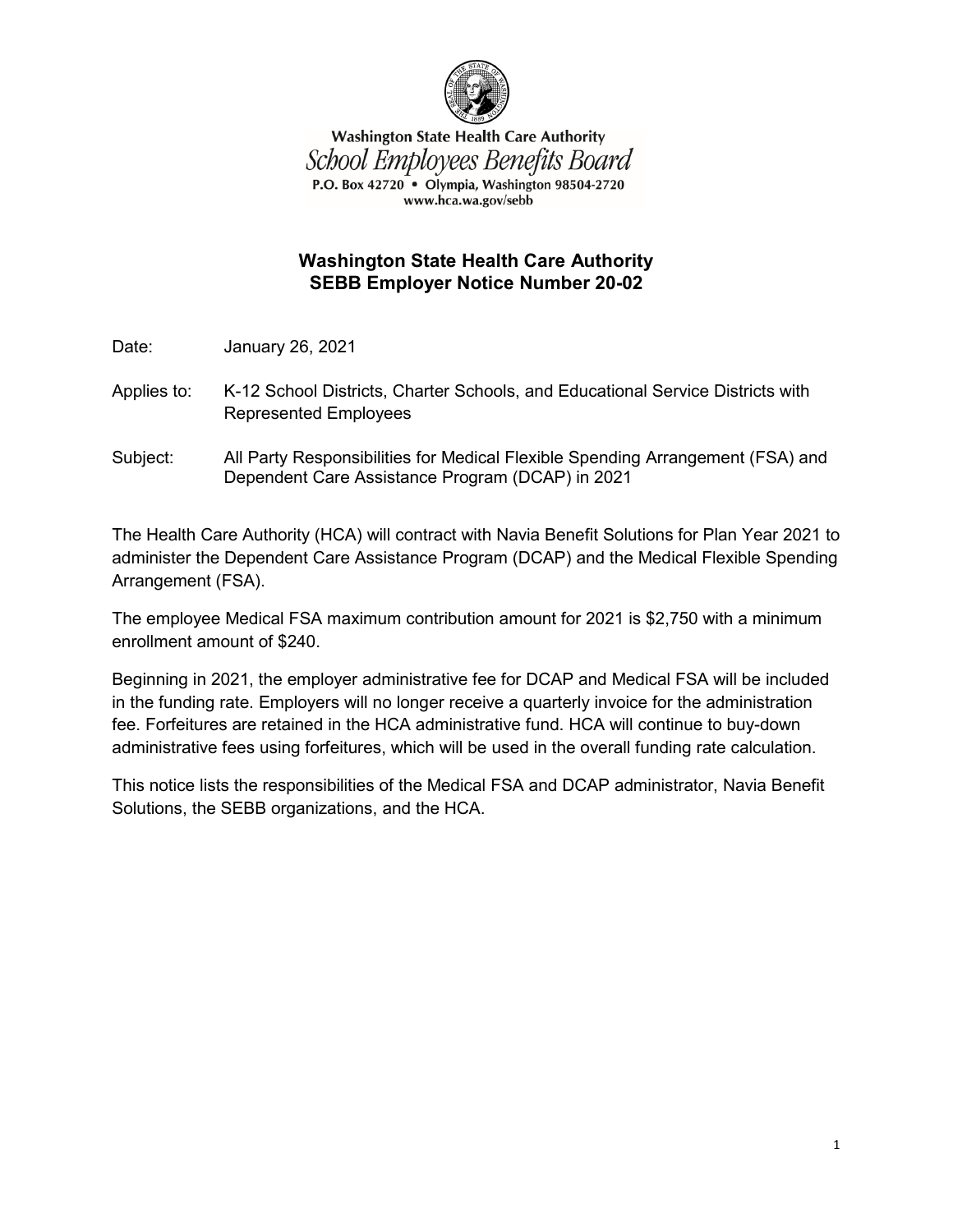K-12 school districts, charter schools, and educational service district with represented employees January 26, 2021

## **Medical FSA/DCAP Administrator Responsibilities**

Navia Benefit Solutions will:

- Provide paper and online enrollment (via their website) during the School Employees Benefits Board Program (SEBB) Program annual open enrollment period (October 1 through November 15).
- Assist with enrollment activities by providing general information and customer support to employees on its website [\(sebb.naviabenefits.com\)](http://sebb.naviabenefits.com/) and toll-free phone number (1-800-669- 3539).
- Participate in several SEBB Program annual open enrollment benefit fairs sponsored by the HCA.
- Accept employees' eligibility documentation from their employing SEBB organizations.
- Check employees' enrollment forms and deduction amounts, and transmit the deduction amounts to SEBB My Account.
- Offer a medical FSA debit card (Navia Benefits Card) for participants to use when they incur medical expenses. **Debit cards are not available for the DCAP program.**
- Offer fax numbers (1-425-451-7002 or toll-free 1-866-535-9227) to send claims and other correspondence.
- Process and pay claims.
- Provide the HCA with monthly bank account reconciliations, annual forfeiture reports, and other reports as needed.

# **SEBB Organization's Responsibilities**

The SEBB organization's payroll systems will:

- Receive and process payroll deduction files from Navia Benefit Solutions.
- Forward actual dollars collected monthly from medical FSA and/or DCAP payroll deductions to designated Lockbox:

HCA – SEBB FLEX PO BOX 84245 Seattle, WA 98124-5545.

- Transmit Medical FSA and/or DCAP payroll deduction detail information to SEBB My Account.
- Provide all employee data needed to complete the annual IRS mandated non-discrimination testing to Navia Benefit Solutions. Provide timely and accurate reconciliations of all employees' eligibility and enrollment discrepancies upon Navia Benefit Solutions request.
- Provide medical FSA and DCAP enrollment forms and educational materials to their employees upon request. These materials can be downloaded and printed from Navia Benefit Solutions web site at [sebb.naviabenefits.com.](http://sebb.naviabenefits.com/)
- Participate in evaluation meetings held by HCA, if appropriate, to discuss Navia Benefit Solutions performance.